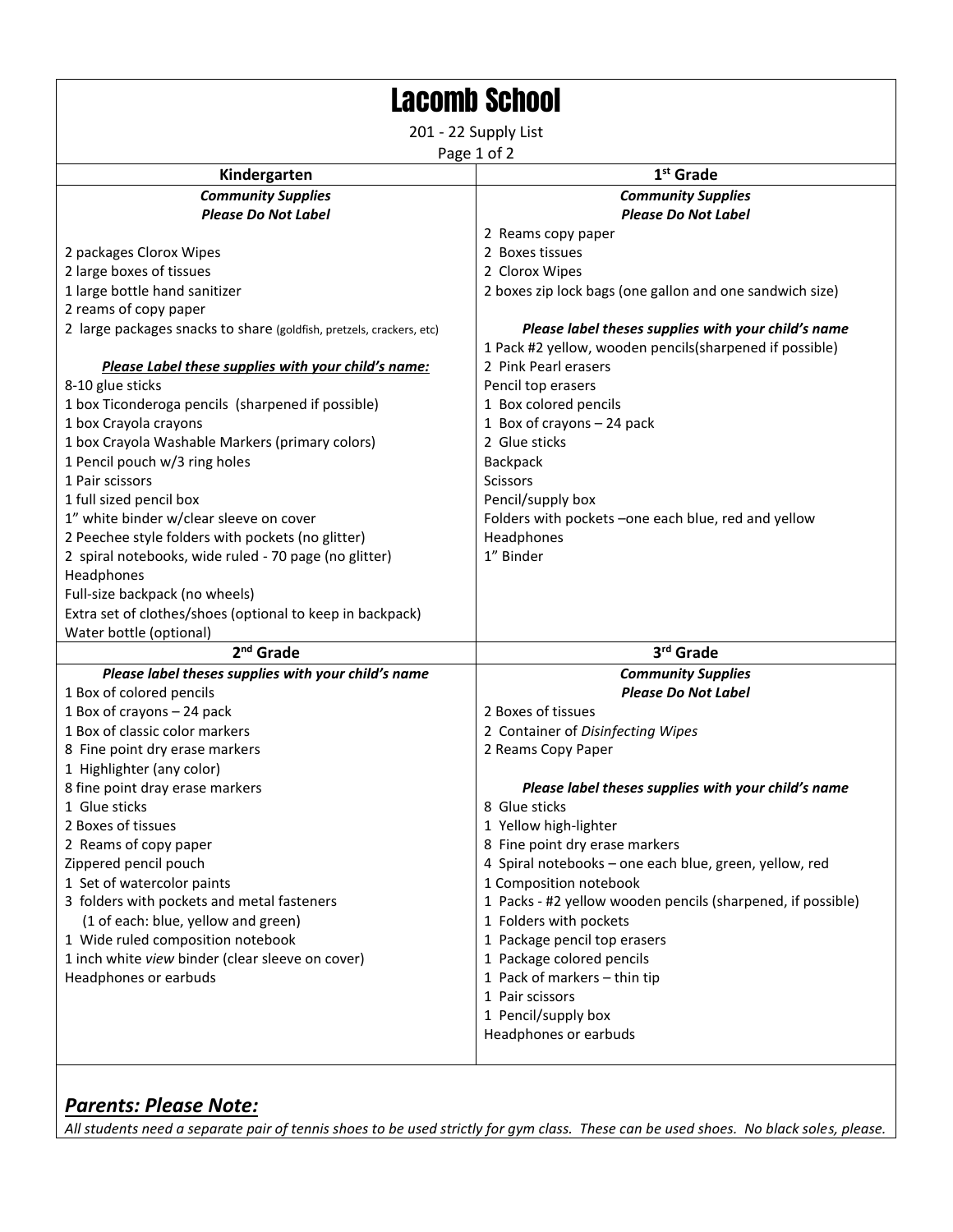*If you purchase pencils, please make sure they are wooden, and are not made of recycled products or have plastic coating. These types cause damage to pencil sharpeners.*

| <b>Lacomb School</b>                                 |                                                  |  |
|------------------------------------------------------|--------------------------------------------------|--|
|                                                      |                                                  |  |
| 2021-22 Supply List                                  |                                                  |  |
| Page 2 of 2                                          |                                                  |  |
| 4 <sup>th</sup> Grade                                | 5 <sup>th</sup> Grade                            |  |
| 1 Hand held pencil sharpener with shavings catcher   | Community (optional but certainly needed):       |  |
| Pencil top erasers & Pink Pearl erasers              | 2 box of tissues                                 |  |
| 1 Pack colored pencils                               | 1 large bottle of hand sanitizer                 |  |
| 1 Box colored markers (fine or regular)              |                                                  |  |
| 1 Pair of scissors                                   | Individual:                                      |  |
| 12 inch sturdy, 3 ring sturdy binder                 | Headphones                                       |  |
| 1 set of subject index dividers - 8 tab              | Simple calculator                                |  |
| 1 pencil box - small size                            | 12 pencils                                       |  |
| 1 Pair of headphones                                 | Pink pearl eraser                                |  |
| 1 Wooden ruler                                       | Pencil top erasers                               |  |
| 1 180 degree protractor                              | Handheld pencil sharpener that holds shavings    |  |
| 2 Glue sticks                                        | Colored pencils                                  |  |
| 5 Composition notebooks - one each color-if possible | Washable markers (thin and regular)              |  |
| blue, green, purple, red and yellow                  | Crayons                                          |  |
| 4 Highlighters - different colors                    | Dry erase markers (at least 2)                   |  |
| 4 packs of #2 Ticonderoga brand pencils - Sharpened  | <b>Scissors</b>                                  |  |
|                                                      | Inches/centimeter ruler                          |  |
| <b>Community Supplies</b>                            | 2" 3 ring binder                                 |  |
| 2 box of tissues                                     | 2 Packages of notebook divider sheets            |  |
| 2 Reams of copy paper                                | Notebook paper                                   |  |
| 2 Containers of cleaning wipes                       | 3 ring pencil pouch                              |  |
| 1 large bottle hand sanitizer                        | Medium sized aluminum foil roasting pan          |  |
|                                                      |                                                  |  |
| 6 <sup>th</sup> Grade                                | 7 <sup>th</sup> and 8 <sup>th</sup> Grade        |  |
| 4 Packs of #2 yellow, wooden or mechanical pencils   | 4 Packs of #2 yellow, wooden pencils             |  |
| 1 Hand held pencil sharpener that holds shavings     | 1 Hand held pencil sharpener that holds shavings |  |
| Erasers - pink pearl and pencil top                  | 1 Pack pencil top erasers                        |  |
| 2 Ball point pens - 1 black, 1 blue                  | 2 Ball point pens - blue or black                |  |
| 2 Red ball point pens                                | 2 Highlight markers                              |  |
| 1 Pack colored pencils                               | 1 Pack colored pencils                           |  |
| 4 Highlighter markers - blue, green, pink, yellow    | 3" 3 ring notebook                               |  |
| 2 Packages Dry erase markers (Expos preferred)       | 1 Pack index dividers - 5 tab                    |  |
| 1 Permanent marker (Sharpie preferred)               | 2 Packages notebook paper                        |  |
| 1 Glue Stick                                         | 1 Pair scissors                                  |  |
| 13 ring binder 3" or larger (not zipper)             | 1 Ruler - inches and centimeters                 |  |
| 1 pack index dividers (8 tab)                        | 2 Boxes tissues                                  |  |
| Notebook paper                                       | 1 Calculator - $7th$ Grade - inexpensive         |  |
| 4 Spiral single subject notebooks                    | 8 <sup>th</sup> Grade - Scientific (TI 30 is ok) |  |
| 1 Spiral 3 subject notebook for Math                 | 1 Ream copy paper                                |  |
| 1 Ruler - inches and centimeters, not bendable       |                                                  |  |
| 1 Pair scissors (not child scissors)                 | 7 <sup>th</sup> Grade Only                       |  |
| 3 Scotch tape                                        | 1 Set watercolors                                |  |
| 1 box tissues                                        | 1 Pencil/Supply box                              |  |
| 1 Calculator - inexpensive                           |                                                  |  |
| Personal water bottle                                | 8 <sup>th</sup> Grade Only                       |  |
| Headphones/Earbuds - for computer use                | 1 Protractor                                     |  |
| 1 Zippered binder pouch                              | 1 Package graphing paper                         |  |
| Pencil Box                                           | Scotch tape                                      |  |
|                                                      |                                                  |  |